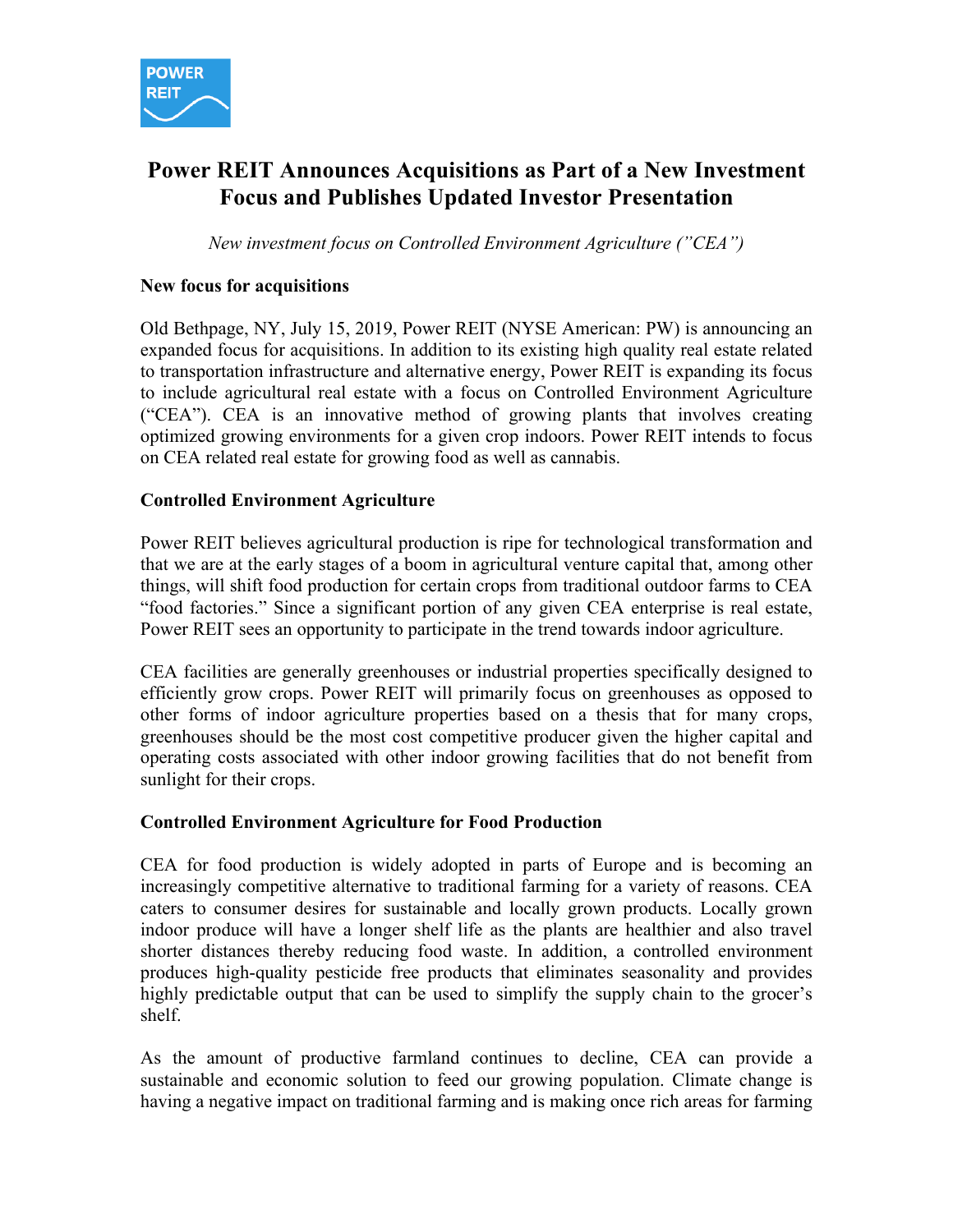arid and inhospitable. Hydroponic growing use 95% less water and can grow more than twenty-times traditional farming in the same area. Simply put, CEA can lower the carbon footprint associated with our food supply.

Power REIT has an active pipeline of CEA projects it is pursuing.

## **Controlled Environment Agriculture for Cannabis**

The legal cannabis industry in the United States is projected to hit \$25 billion of revenue by the year 2025.

With the passage of the 2018 Farm Bill, the cultivation of hemp was legalized and regulated across the Unites States. Hemp is produced from the *Cannabis Sativa* strain and has properties that contain almost no THC, the federally illegal hallucinogenic compound found in marijuana. Hemp has many industrial uses including textiles, animal bedding and mulch. Hemp is also commonly used to produce CBD which is used in a variety of skincare and homeopathic products ranging from oils and moisturizers to sleep and relaxation aids.

Currently 34 states have legalized marijuana for medical purposes and 11 of those states have also legalized adult recreational use of marijuana. Many other states have decriminalized marijuana use even without formally changing laws and many remaining States continue to evaluate legalization. In addition, there is the potential for federal legalization across the United States at some point in the future given the momentum generated at the State level.

Power REIT is focused on investing in the cultivation and production side of the cannabis industry through the ownership of real estate. As such it is not directly in the cannabis business and also not even indirectly involved with facilities that sell cannabis directly to consumers. By serving as a landlord, Power REIT believes it can generate attractive risk adjusted returns related to the fast growing cannabis industry and that this offers a safer approach than investing directly in cannabis operating businesses.

### **Acquisition of greenhouse properties in Colorado for cultivation and processing of Cannabis**

On July 15, 2019, through wholly owned subsidiaries, Power REIT is announcing that it has completed the acquisition of two greenhouse properties in southern Colorado. One property was acquired for \$1,075,000 and is 2.11 acres and has an existing greenhouse and processing facility totaling 12,996 square feet. The other property was acquired for \$695,000 and is 5.2 acres and has an existing greenhouse and processing facility totaling 5.616 square feet. The total combined purchase price of \$1,770,000 plus acquisition expenses was paid with existing working capital.

Concurrent with the closing on the acquisitions we entered into leases with a tenant that is licensed for the production of medical marijuana at the facilities. The tenant is an affiliate of a company that is active in the Colorado cannabis market and currently has two indoor cultivation facilities and five dispensary locations. The tenant has also received a preliminary approval to operate a dispensary in the town where the properties are located. The leases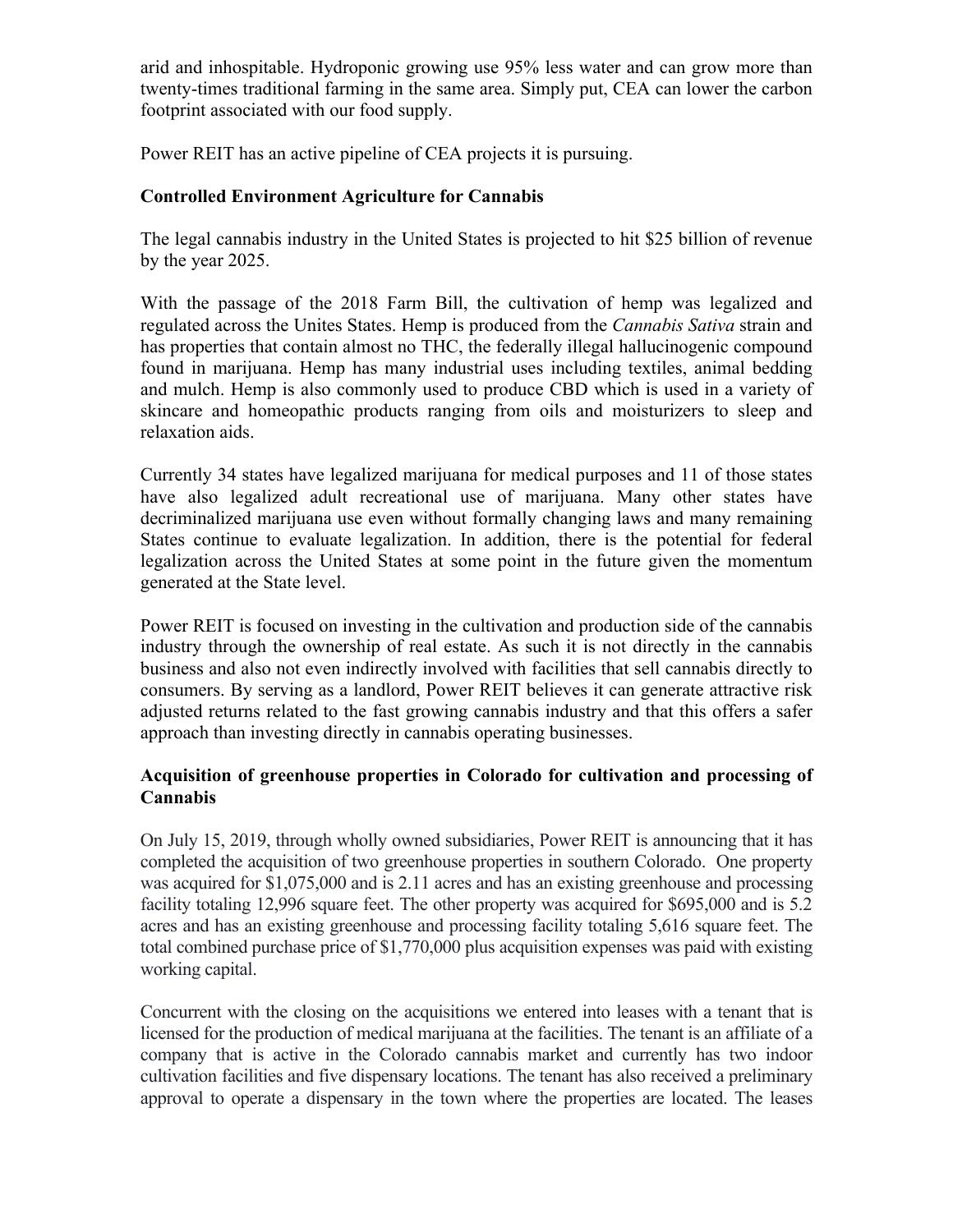require the tenant to maintain a medical marijuana license and operate in accordance with all Colorado and local regulations with respect to their operations and also prohibits the retail sale of its products from the properties.

The leases provide that tenant is responsible for paying all expenses related to the properties including maintenance expenses, insurance and taxes. The term of each of the Leases is 20 years and provides two options to extend for additional five-year periods. The Leases also have financial guarantees from affiliates of the tenant.

The rent for each of the leases is structured whereby after a six-month free-rent period, the rental payments provide a full return of invested capital over the next three years in equal monthly payments. After the 42nd month, rent is structured to provide a 12.5% return on the original invested capital amount which increases at a 3% rate per annum. At any time after year 6, the rent level will be readjusted down to an amount equal to a 9% return on the original invested capital amount and will increase at a 3% rate per annum based on a starting date of the start of year seven.

The combined straight-line annual rent will be approximately \$331,000 although, as described above, the rental payments are accelerated such that we receive a full return of capital over the first 42 months of the lease. David Lesser, Power REIT's Chairman and CEO, commented, "These acquisitions represent a starting point for our new focus on greenhouse based Controlled Environment Agriculture projects and will be immediately accretive to earnings. We have an active pipeline of potential acquisitions that we are pursuing. Given the small size of our company, we believe that we can deploy capital for real estate focused on Controlled Environment Agriculture on a highly accretive basis."

Both properties have plans to expand the greenhouse growing and processing space and the leases provide that we have the right to fund such projects on comparable terms to the original leases. Mr. Lesser commented that "this creates the built-in ability for us to deploy additional capital on risk adjusted terms that should prove to be attractive and on a highly accretive basis."

The greenhouse properties are located in a very favorable plant-growing environment that benefits from over 360 days of sunlight annually and offers a dry climate. In addition the local communities are supportive of cannabis growing facilities unlike places which are confronted with "not in my backyard" pressures. Both properties have been granted "use by right" authority from the county to grow cannabis which provides long-term stability to allow the facility to grow cannabis. In addition, both properties are located in an Opportunity Zone. Opportunity Zones were created by the Tax Cuts and Jobs Act of 2017 and provide a deferral of and potentially an elimination of capital gains related to qualified investments.

### **Updated Investor Presentation**

On July 15, 2019, Power REIT is announcing that an updated version of its investor presentation is available on its website: www.pwreit.com

### **About Power REIT**